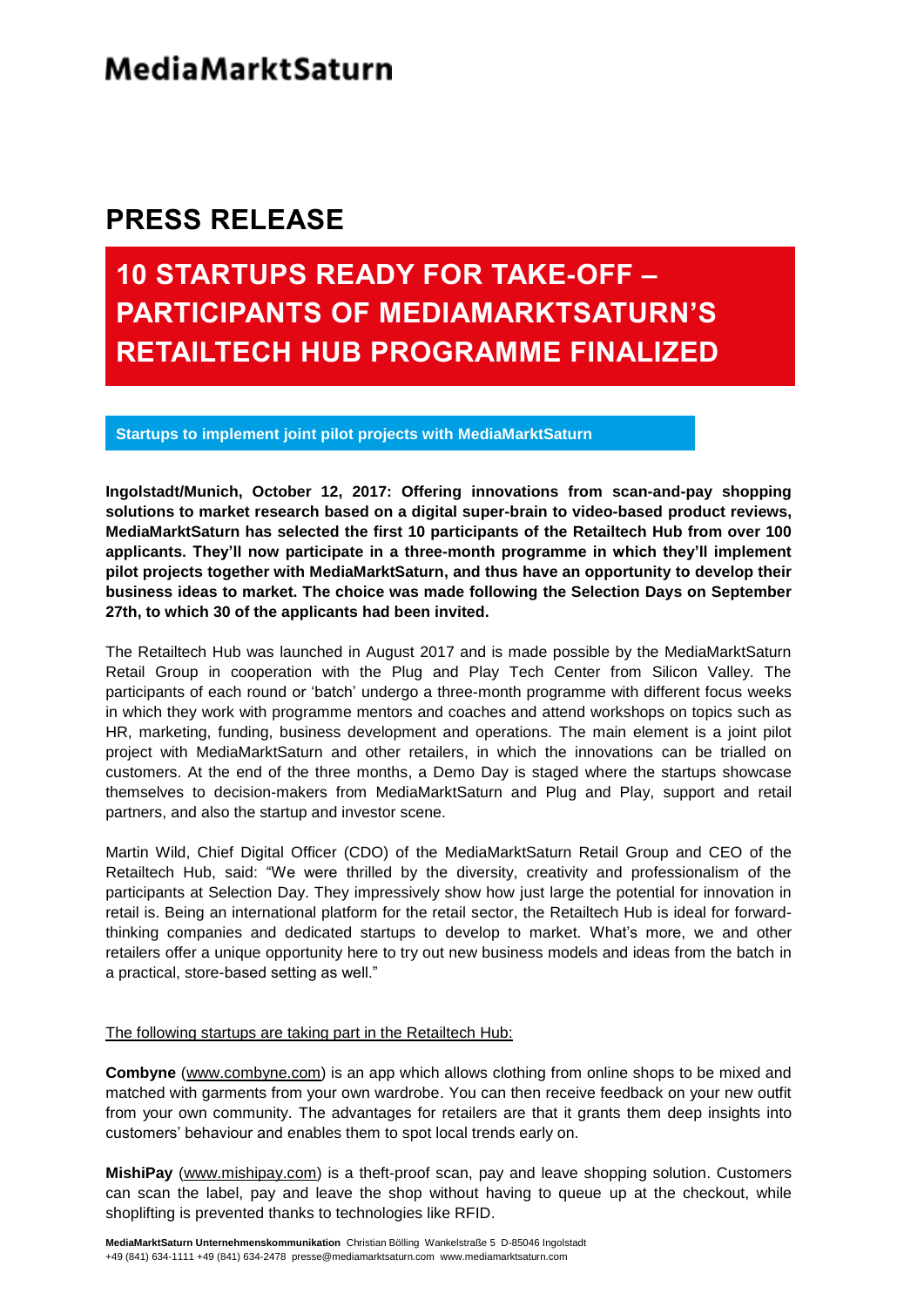### **Media Markt Saturn**

**Neuro Flash** [\(www.neuro-flash.com\)](http://www.neuro-flash.com/) supports evidence-based marketing by means of data science. Neuro-Flash has trained a supercomputer to see the world just as irrationally as humans do! This approach enables consumers' subconscious opinions all over the world to be anticipated – and it's faster and cheaper than traditional market research.

**OKIKO** [\(www.okiko.com\)](http://www.okiko.com/) provides a secure online payment method for children and teenagers. Using smart content filtering of online purchases, it can make sure that only age-appropriate items are purchased. This grants online retailers secure, trusted access to a new customer segment.

**parcelLab** (www.parcellab.com) optimizes the dispatch service in e-commerce by means of a cloud solution for smart parcel monitoring and targeted customer communication during the delivery process. Using parcelLab, online retailers can control their customers' post-purchase experience without losing this important touchpoint to logistics providers.

**Rapitag** (www.rapitag.com) offers a smart security label for products, e.g. in fashion retail. The customer pays at the display rack using an app, the label is then unlocked, and the customer can leave the shop with the item. No queuing for customers – and total security for retailers.

**store2be** [\(www.store2be.com\)](http://www.store2be.com/) is an online booking platform for marketing, roadshow and sales spaces in shopping centres, retail stores and other bricks-and-mortar premises such as health clubs and cinemas. By providing a link between tenants and landlords, store2be simplifies the booking of store-in-store spaces for targeted, measurable live communication and offline marketing.

**Streetspotr** (streetspotr.com) is a crowdsourcing platform in which ordinary shoppers give feedback via the app on, say, the availability of certain products or the implementation of promotional campaigns. Manufacturers and retailers receive the opinions of genuine customers as well as real-time info on the local situation without having to make regular inspections.

**Traxas Media** [\(www.traxas.de\)](http://www.traxas.de/) implements advertising campaigns with real-time analysis techniques for the POS as well as digital outdoor advertising. Visitors become an active part of animated adverts. The content of animated adverts is adapted dynamically using various physical features and location-based data. This makes advertising more engaging and hence more effective.

**Weview** [\(www.weview.tv\)](http://www.weview.tv/) is a platform for video reviews of products. Anyone can earn money with their product recommendations and receive test items. Viewers in turn can find out about products and buy them within the video at one of 100,000 partner shops.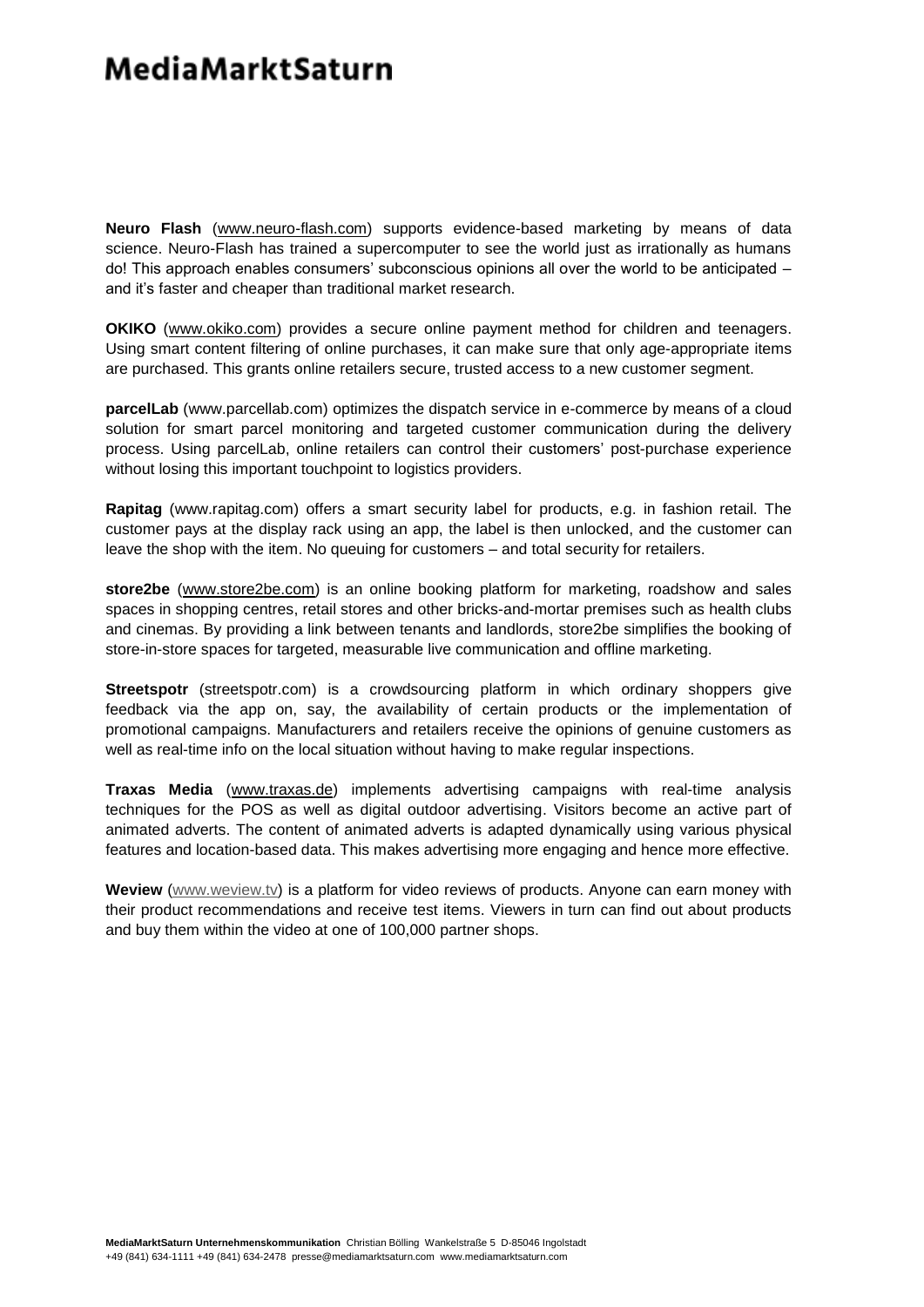## **MediaMarktSaturn**

#### **The MediaMarktSaturn Retail Group**

The MediaMarktSaturn Retail Group is Europe's leading commerce company for consumer electronics and related services. It sees itself as a partner, daily companion and navigator for consumers in an increasingly digitized world. MediaMarktSaturn and its portfolio of formats and brands flexibly respond to the needs of different customer groups and countries. Apart from fronting the MediaMarkt and Saturn brands, which comprehensively network their more than 1,000 fixedlocation stores with online sales platforms, the MediaMarktSaturn Retail Group operates online pure players such as redcoon and iBood as well as the digital entertainment platform JUKE. Moreover, its portfolio includes its own brands PEAQ, KOENIC, ISY and ok. Majority-owned by CECONOMY AG, in 2015/16 MediaMarktSaturn and its approximately 65,000 employees in 15 countries generated total sales of about €22 billion. [www.mediamarktsaturn.com](http://www.mediamarktsaturn.com/)

#### **The Retailtech Hub**

The MediaMarktSaturn Retail Group has been successfully working with startups since 2015 within the Spacelab accelerator. In summer 2017, it expanded its accelerator into an open platform for retail companies and startups. Under the name of the Retailtech Hub, the programme is now addressing tech startups along the entire value chain of the retail sector in consumer electronics and beyond, and also opening itself up to other retail companies. The programme is carried out with accelerator experts from the Plug and Play Tech Center in Silicon Valley. The focus is on the joint implementation of pilot projects with MediaMarktSaturn as well as other programme partners. Highprofile mentors from the network of MediaMarktSaturn and Plug and Play are on hand to provide guidance and hands-on assistance to founders. There is no obligation on founders to sign away a stake in their startups. After successfully completing the programme, the startups can participate in Plug and Play's retail programme in Silicon Valley. For more information, visit <http://retailtechhub.com/>

#### **Plug and Play**

Plug and Play is a global innovation platform. It connects startups to corporations and invests in over 150 companies every year. Since inception in 2006, its programs have expanded worldwide to include a presence in 22 locations globally, giving startups the necessary resources to succeed in Silicon Valley and beyond. With over 6,000 startups and more than 180 official corporate partners, it has created a unique startup ecosystem. Plug and Play provides active investments with 200 leading Silicon Valley VCs, and hosts more than 365 networking events per year all over the world. Companies in its community have raised over \$6 billion in funding, with successful portfolio exits including Danger, Dropbox, Lending Club, PayPal, SoundHound, and Zoosk. For more information, visit [www.plugandplaytechcenter.com](http://www.plugandplaytechcenter.com/)